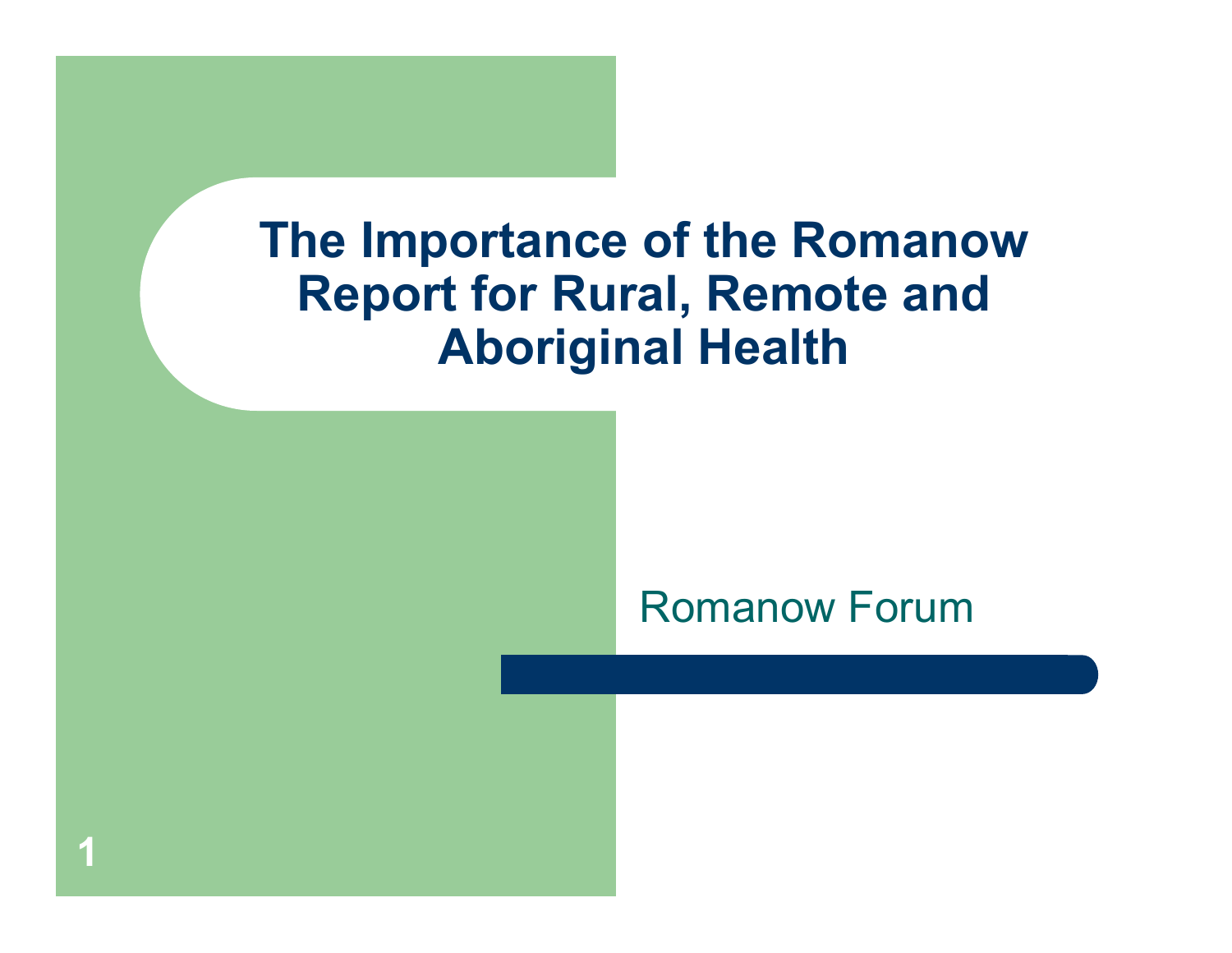#### **Characteristics of Rural, Remote, and Aboriginal Communities in Canada**

- People who live in these communities are tied to the land by historical and cultural traditions, by long-term economic investment and a preference for living in small communities, closer to nature.
- Generally, the health of people living in these communities is poorer than that of their urban counterparts; indeed health status declines with distance from urban centres. Conversely, Aboriginal people have a lower level of health in urban southern centres.
- Compared to urban residents, rural citizens have shorter live expectencies, higher death rates and higher mortality rates (adapted from the report- Rural Health in Rural Hands: Strategic Directions for Rural, Remote, Northern and Aboriginal Communities)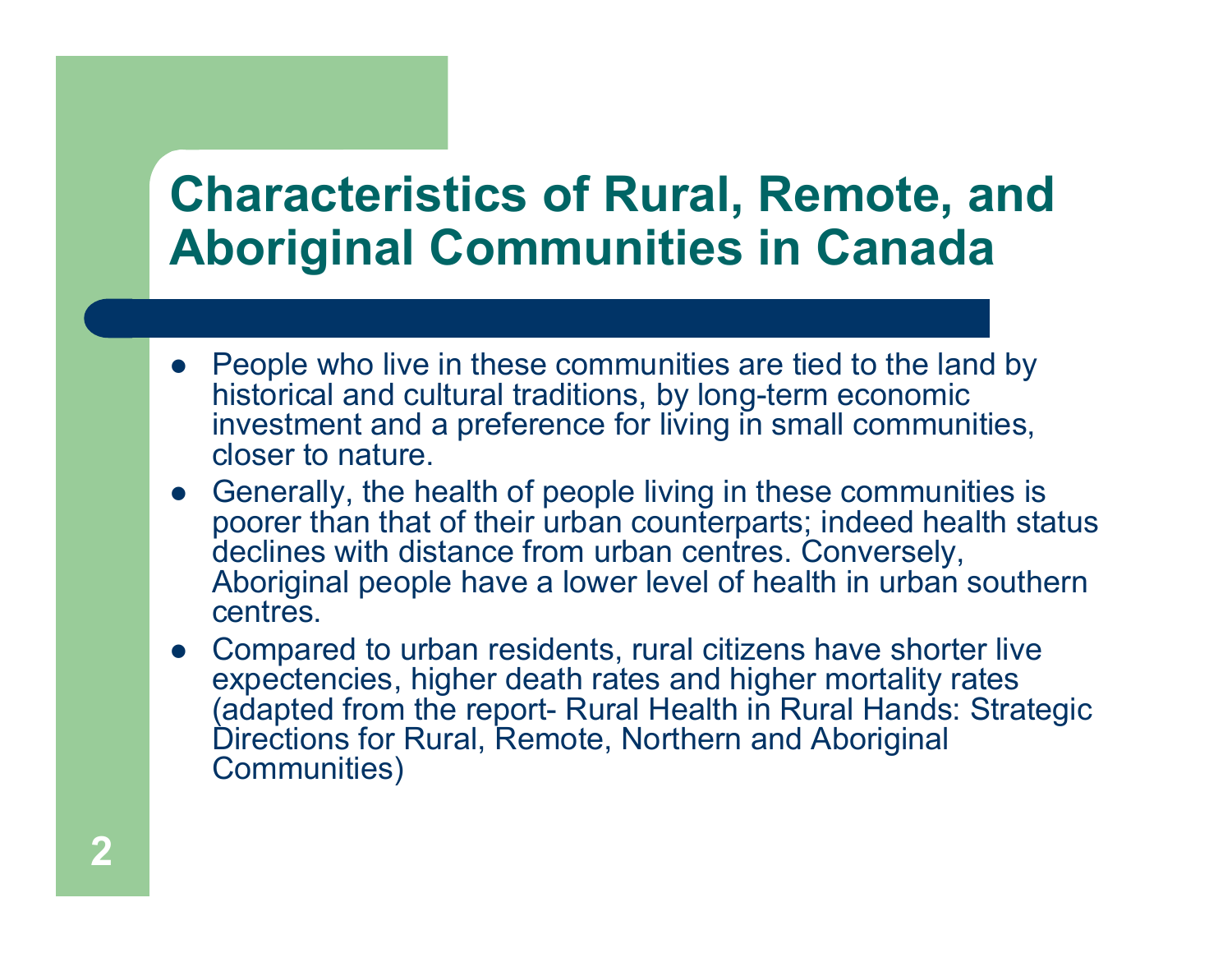# **"The Case for Change"-Romanow**

• The future of Canada's health care system must reflect the values, needs, and expectations of all Canadians, including Canada's Aboriginal peoples. The poor health status of Canada's Aboriginal peoples is well known and a serious concern not only to Aboriginal peoples but to all Canadians. The situation is unacceptable and must be addressed.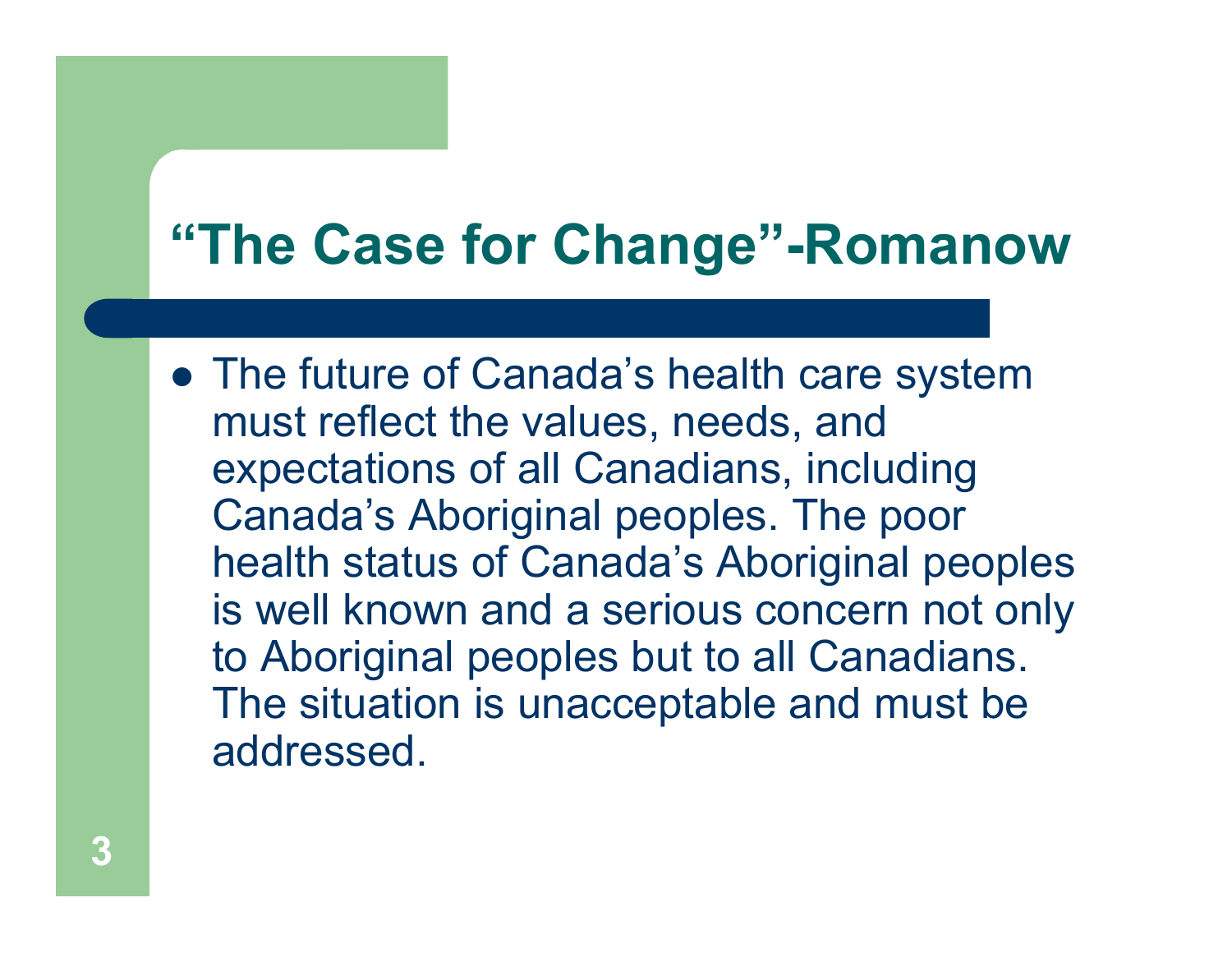# **The Commissions Work.**

- Purpose to understand the various issues and to hear directly from Aboriginal peoples.
- Commission worked with the National Aboriginal Health Organization to host a national forum on Aboriginal health issues.
- People from First nations, Métis, Inuit, and urban Aboriginal communities came together to share.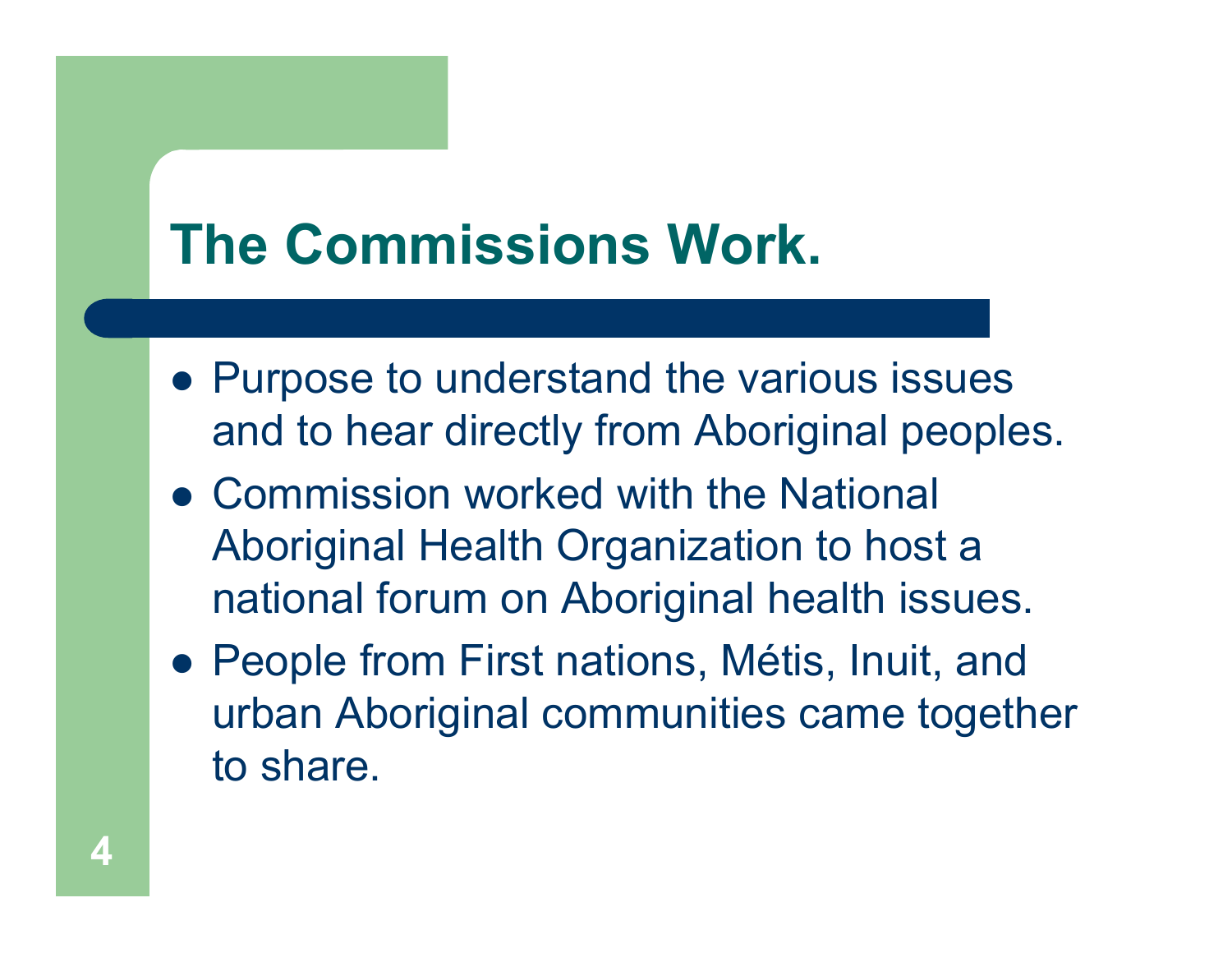#### **Constitutional Assumptions & Funding for Health Services**

- $\bullet$  Canadian government responsible for funding of people living on reserves.
- $\bullet$  Aboriginal peoples link federal health programs to statutory or treaty obligations

Federal Health Programs –

- 1.Public or community health programs.
- 2.National initiative such as diabetes, alcohol and drug.
- 3. NIHB-funding for prescription drugs,dental,vision care, transporting patients to and from specific health care services

Health Transfer- transfer of certain responsibilities i.e. community health and primary health care services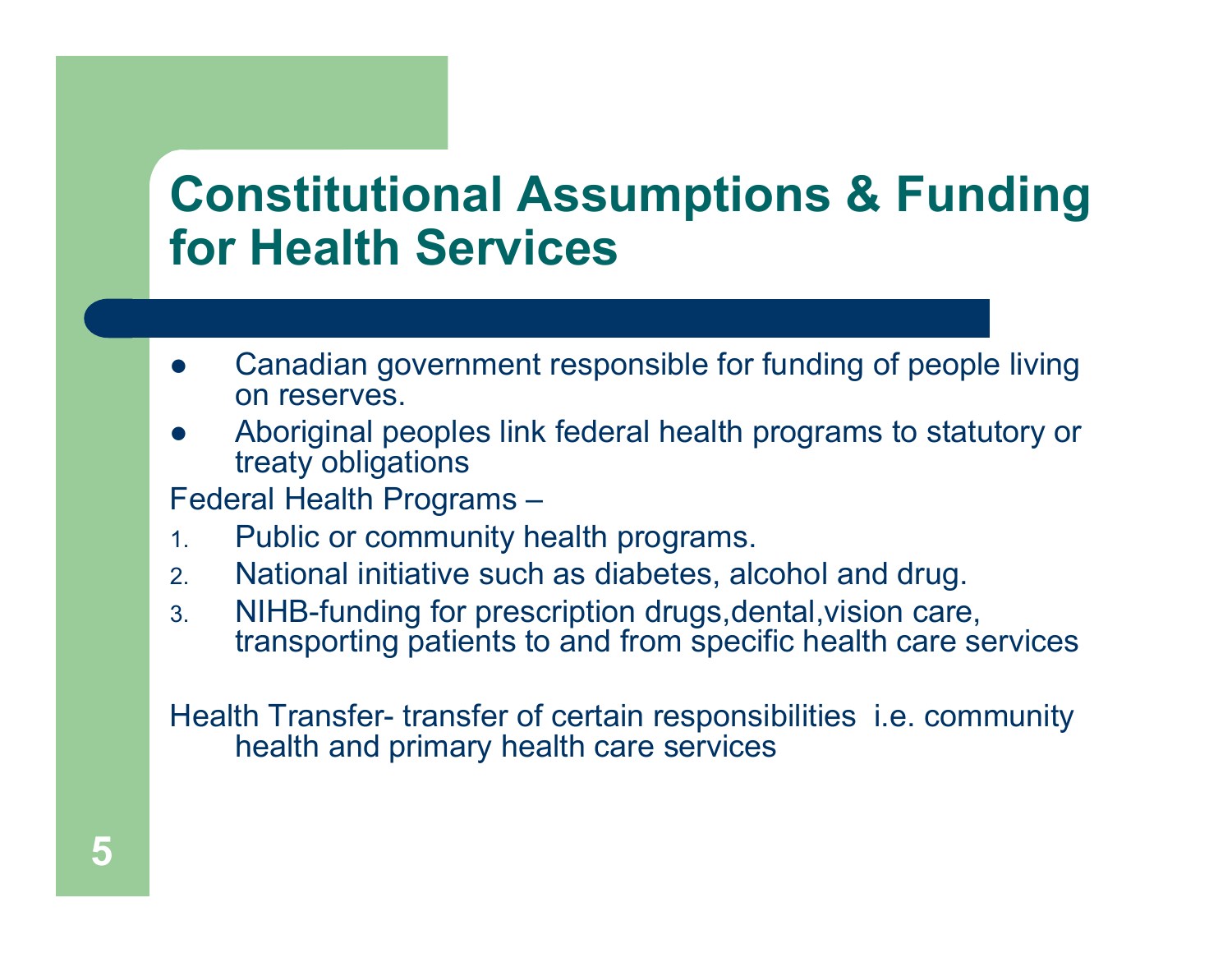# **Provincial Funding structures**

#### **VIHA**

- Regional Director
- Manager South Island
- Nutritionist
- Clinical Diabetes Nurse
- Liaison Nurse
- Health Outreach Workers
- Aboriginal Health Clinic
- Aboriginal Employment Partnership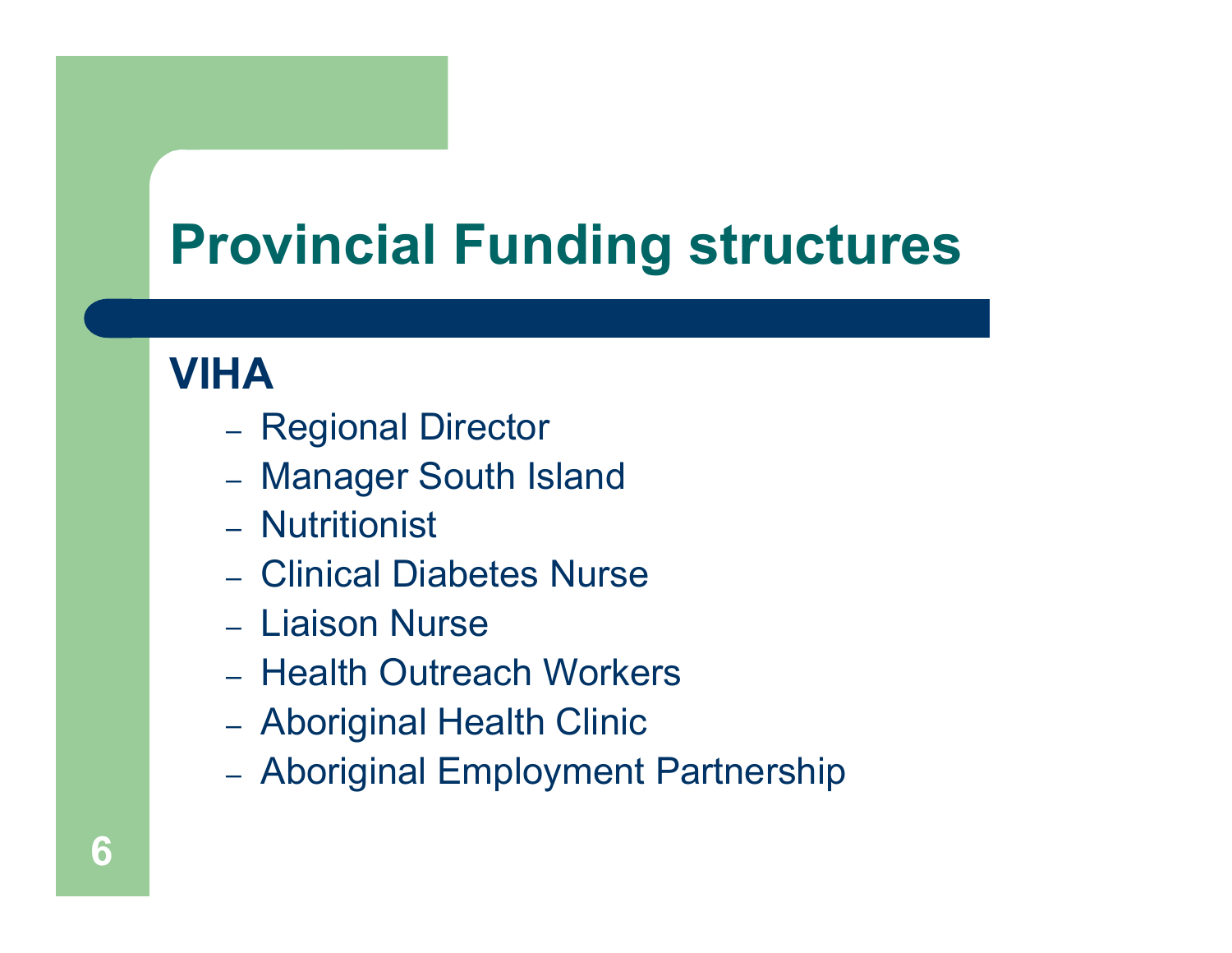# **Provincial Structures**

#### $\bullet$ **Regional responsibility for:**

- Aboriginal Health Initiative Program
- Direct Service Contracts
- Aboriginal Health Plans
	- Aboriginal Health Advisories
	- Identifying local health issues
	- Identifying appropriate responses to health issues
- Regional Aboriginal Health Structure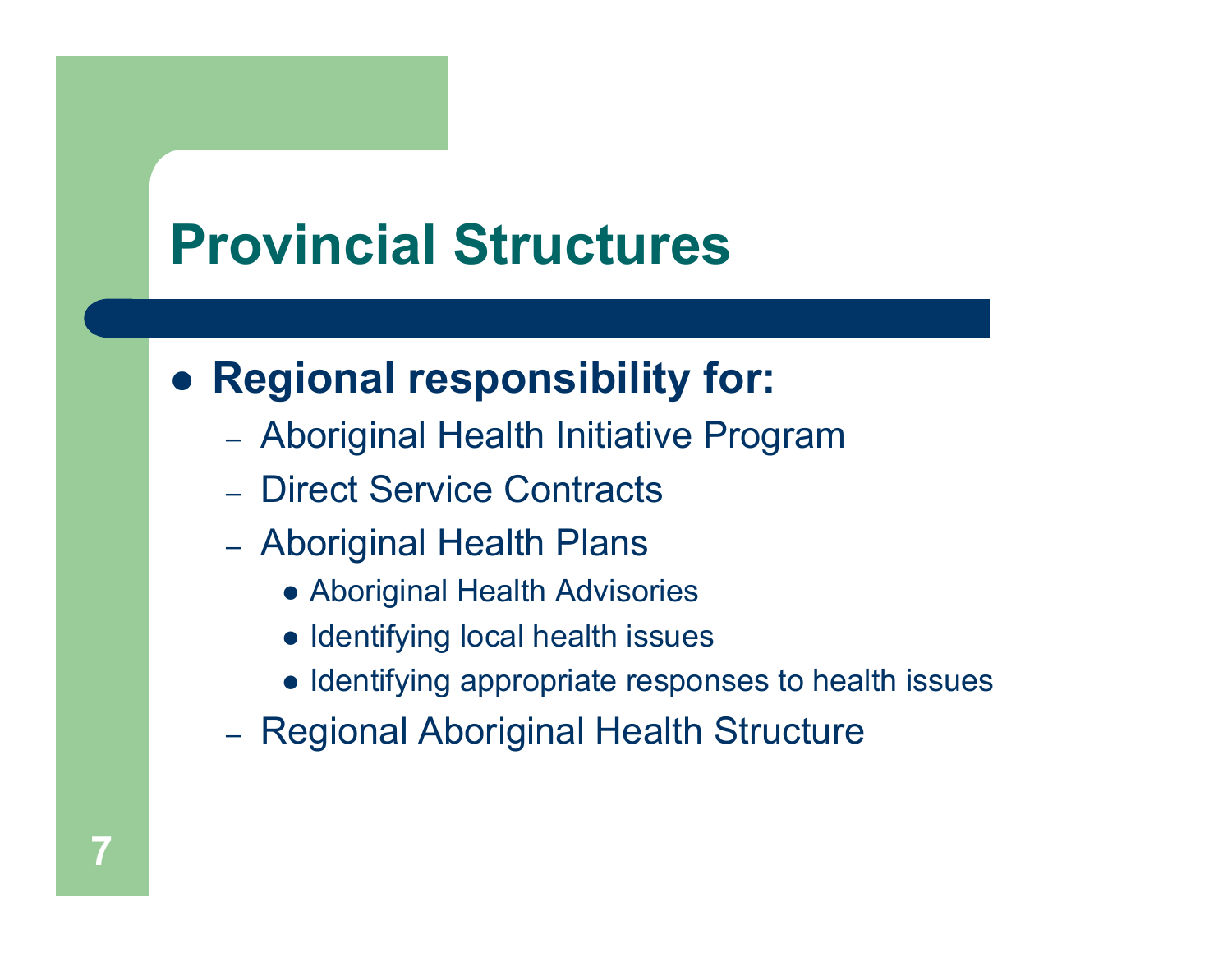

**8**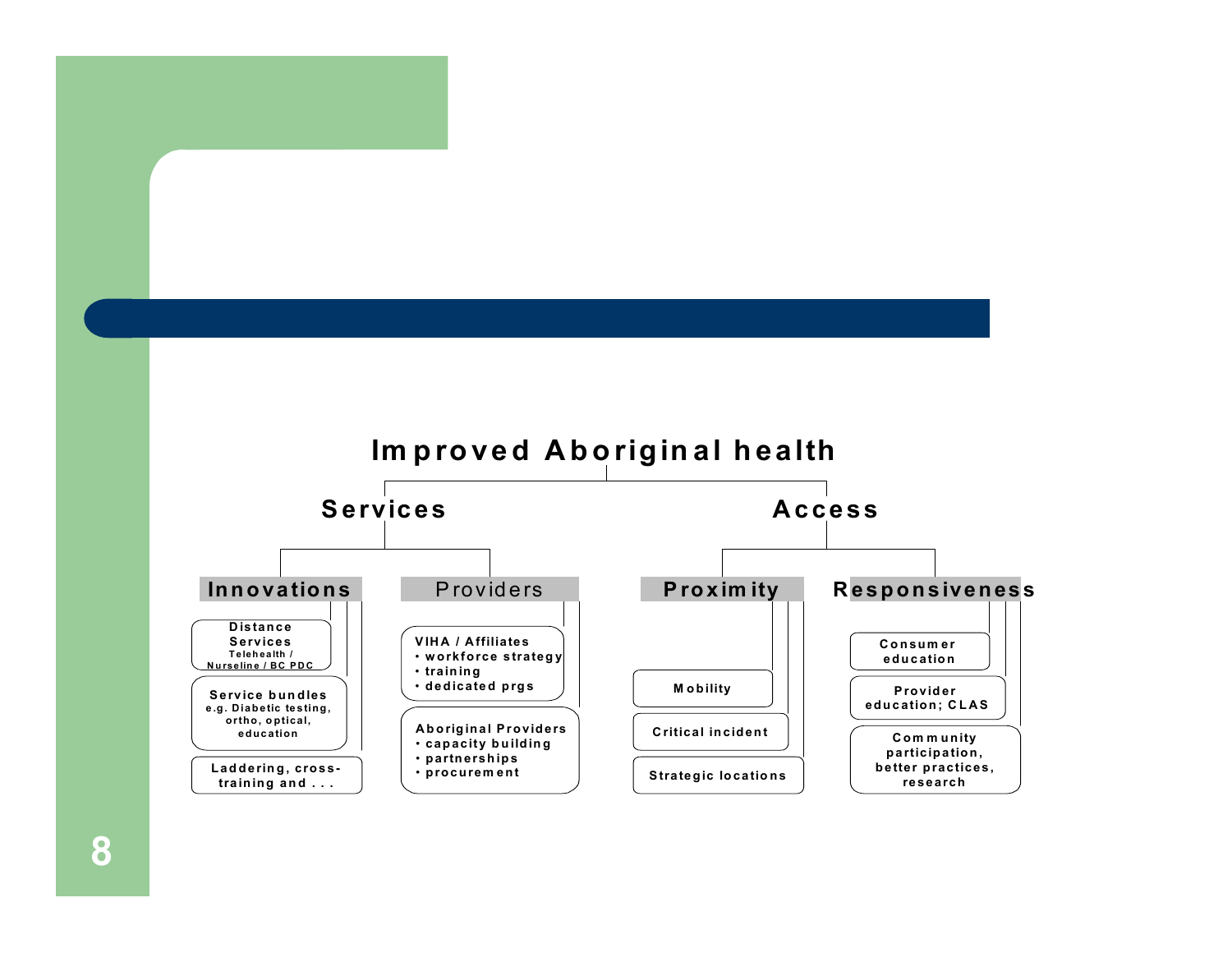#### **"Disconnects" highlighted in Romanow**

- **Competing constitutional assumptions**
- **Fragmented funding for health services**
- $\bullet$ Inadequate access to health care services
- Poor health outcomes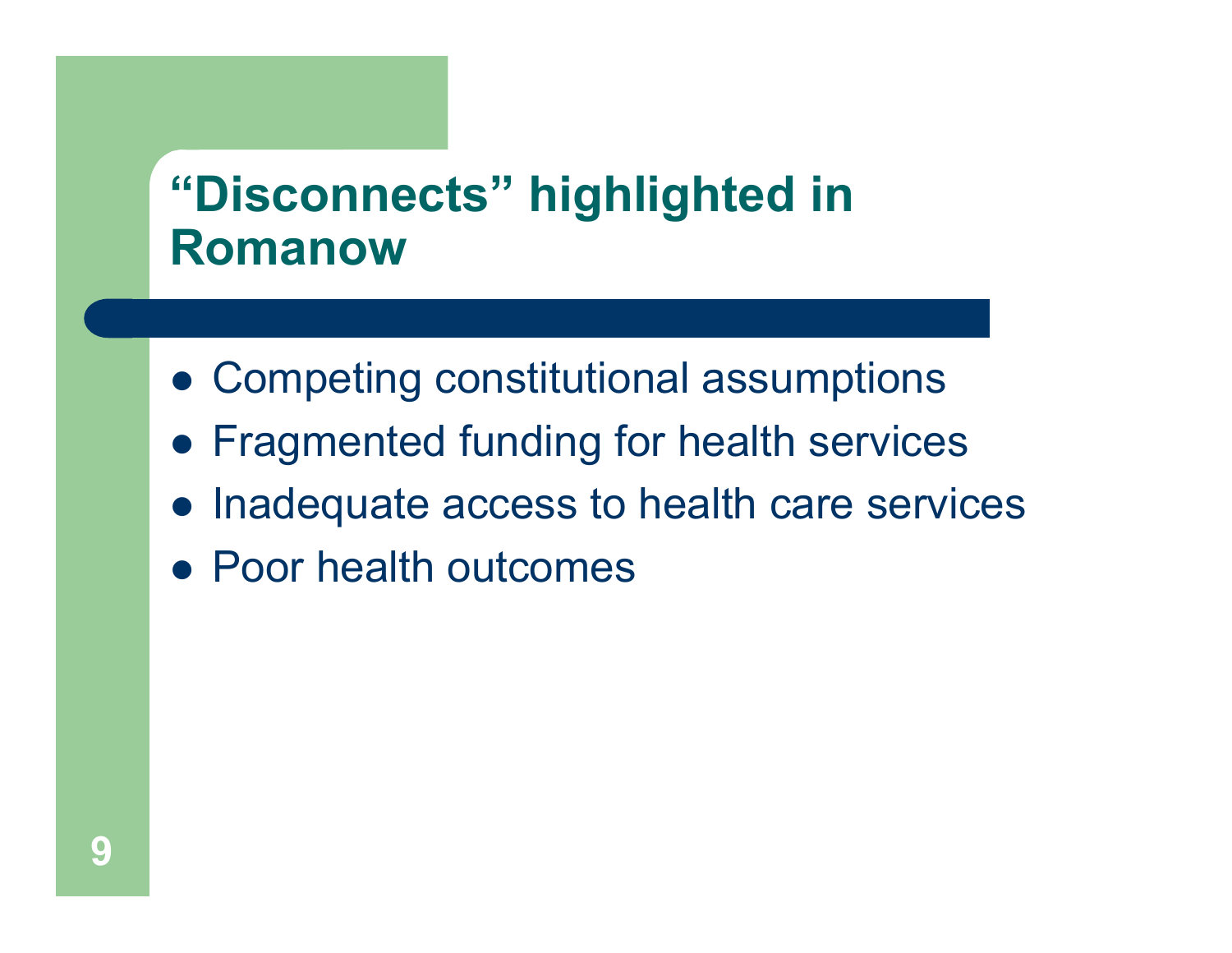#### **Example of a Partnership Approach: First Nations Partnership Programs**

- $\bullet$  'Primary' health & well-being holistically conceived
- $\bullet$ Geographic & social determinants of health
- $\bullet$  First Nations–initiated approach that has impacts on multiple social determinants of health
- $\bullet$  Can Aboriginal Health Partnerships support this kind of promising initiative?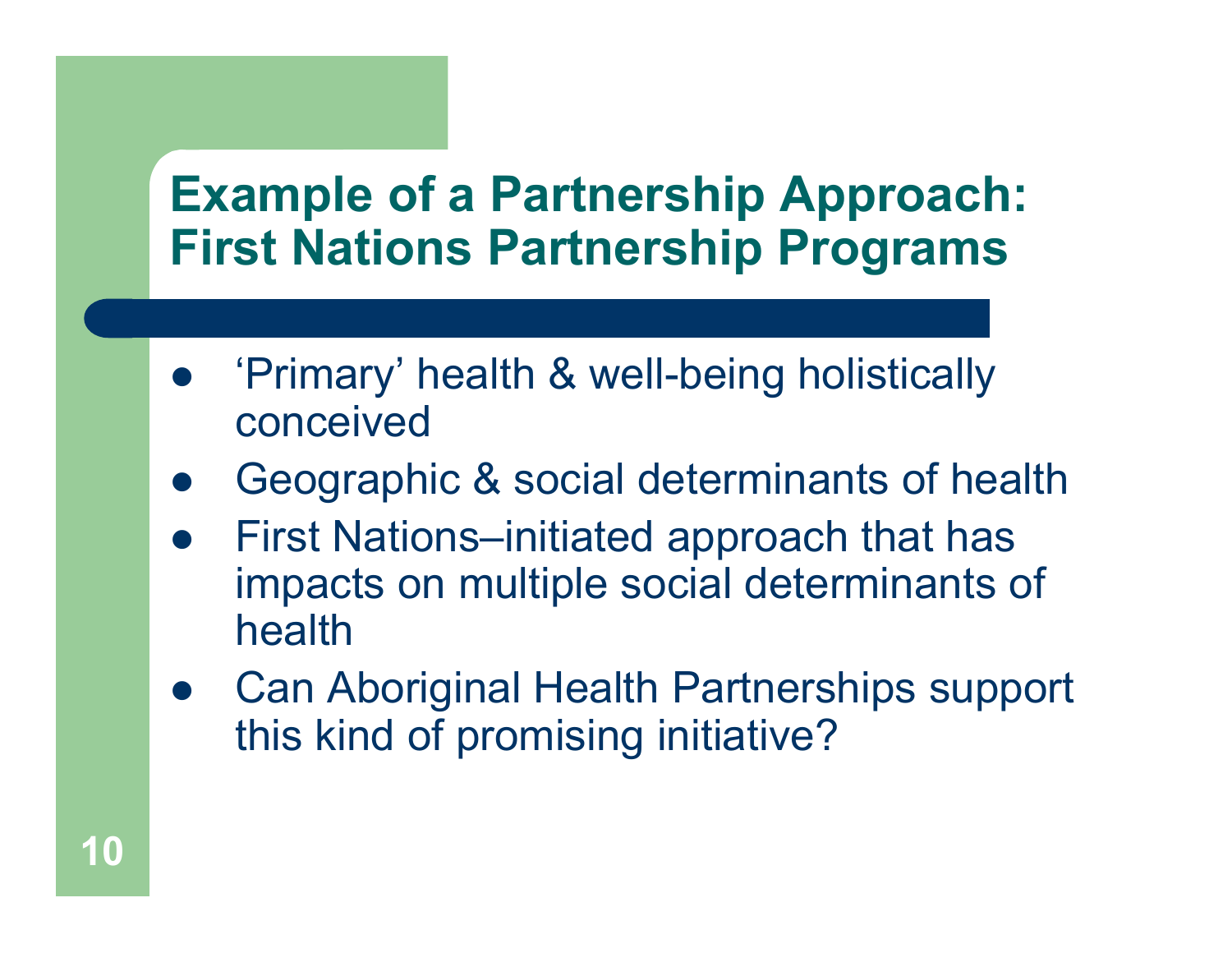## **ECD key to community development**

- $\bullet$ When? 1989 – present
- $\bullet$ Where? 10 groups of on-reserve rural FN
- $\bullet$ What? 2 yr diploma in Early Childhood Care
- $\bullet$ Why? Key to community development plan
- $\bullet$  1.Strengthen capacity to achieve universal & culturally specific goals for 0 – 6 yr olds
- $\bullet$ 2. Enable adult ed., training & employment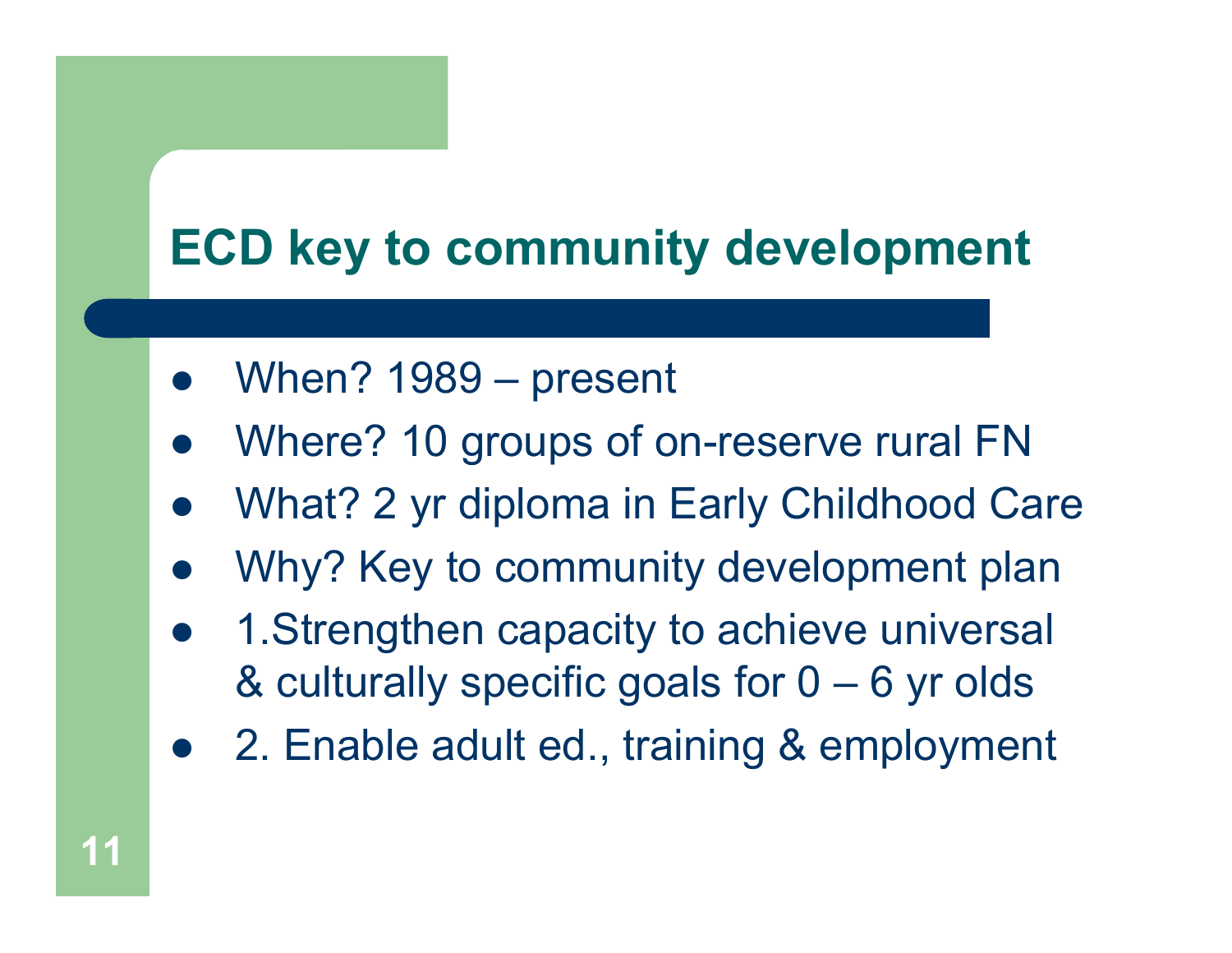#### **Unique model combining several key elements**

- $\bullet$ Bicultural (Euro-Western & indigenous)
- $\bullet$  Community based delivery by communities (local control, tailored to local circumstances, university partner support)
- $\bullet$ Community of learners
- $\bullet$ Community of practice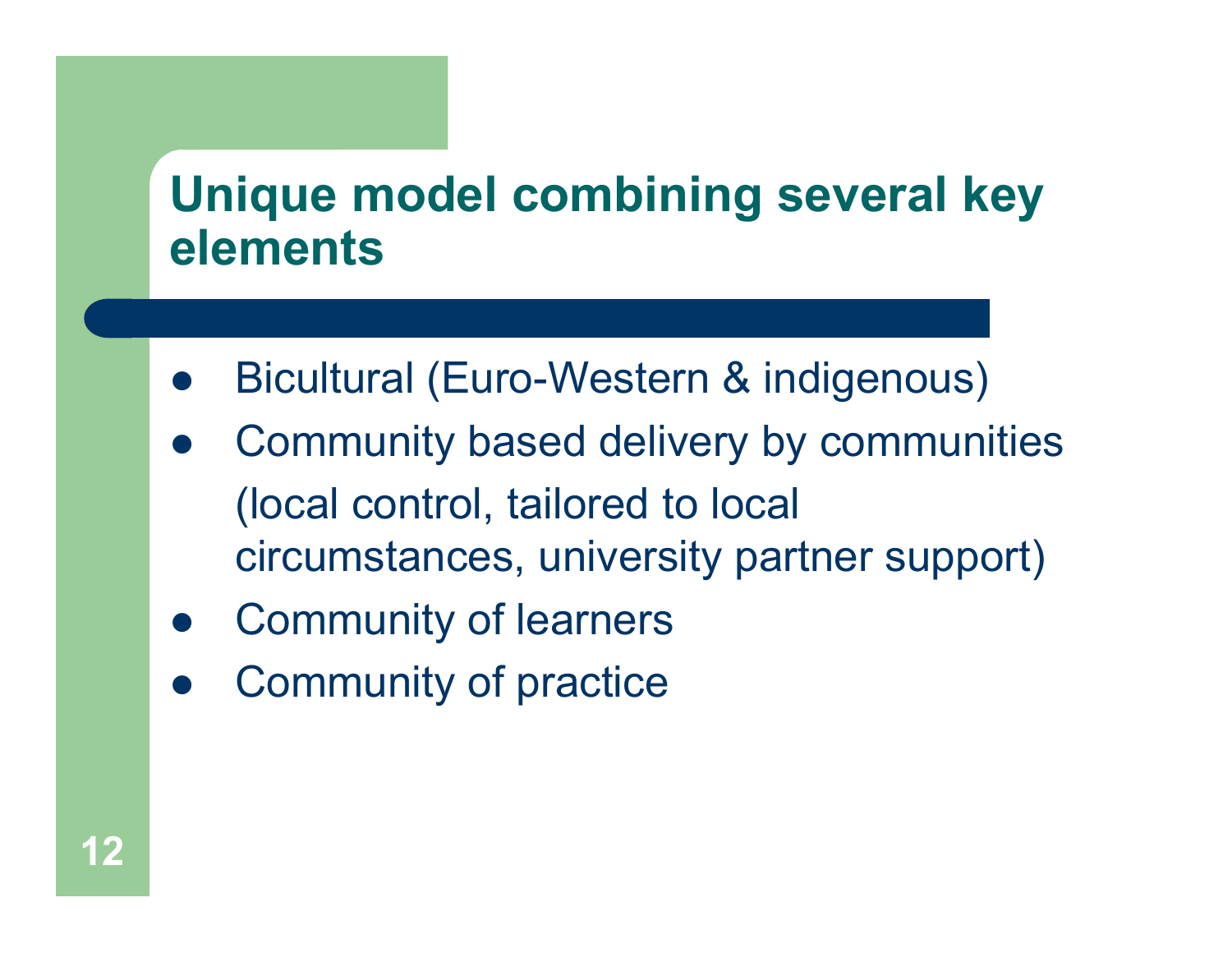#### **Indeterminate outcomes …**

- $\bullet$ Revitalization of elder roles and knowledge
- $\bullet$  Intergenerational relationships (social cohesion)
- $\bullet$  Network of working relationships (social inclusion)
- $\bullet$ Social support
- $\bullet$  Broad community support for child wellness initiatives (social cohesion, social will)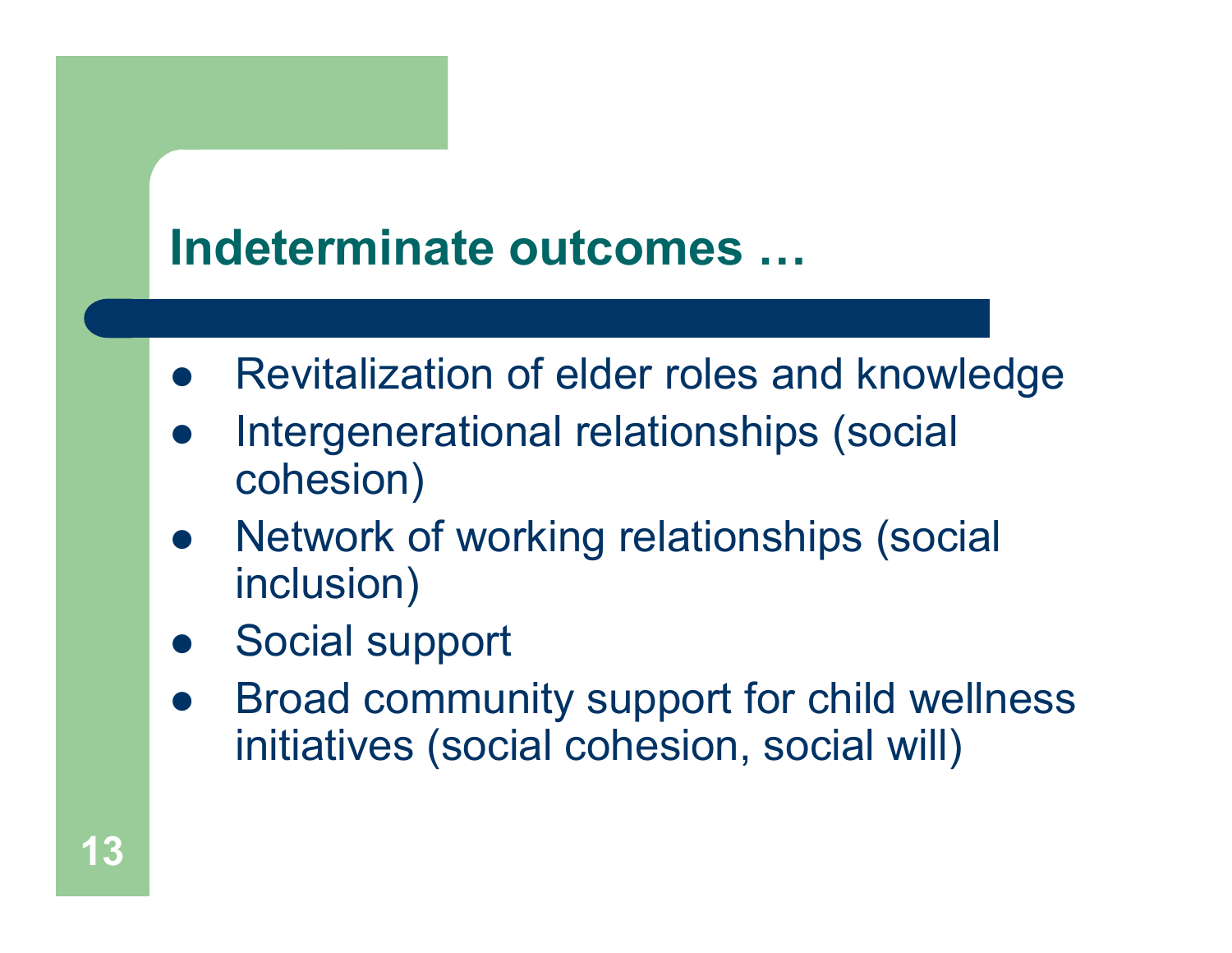# **EDUCATION / VOCATION OUTCOMES**

- $\bullet$  Highest rates of post-sec diploma completions in Canada
- $\bullet$ 95% grads remain in communities
- $\bullet$ 78% grads now working in related fields
- e.g., Aboriginal Head Start, daycare, early nutrition, infant development, supported child care, after school care, language facilitation, service administration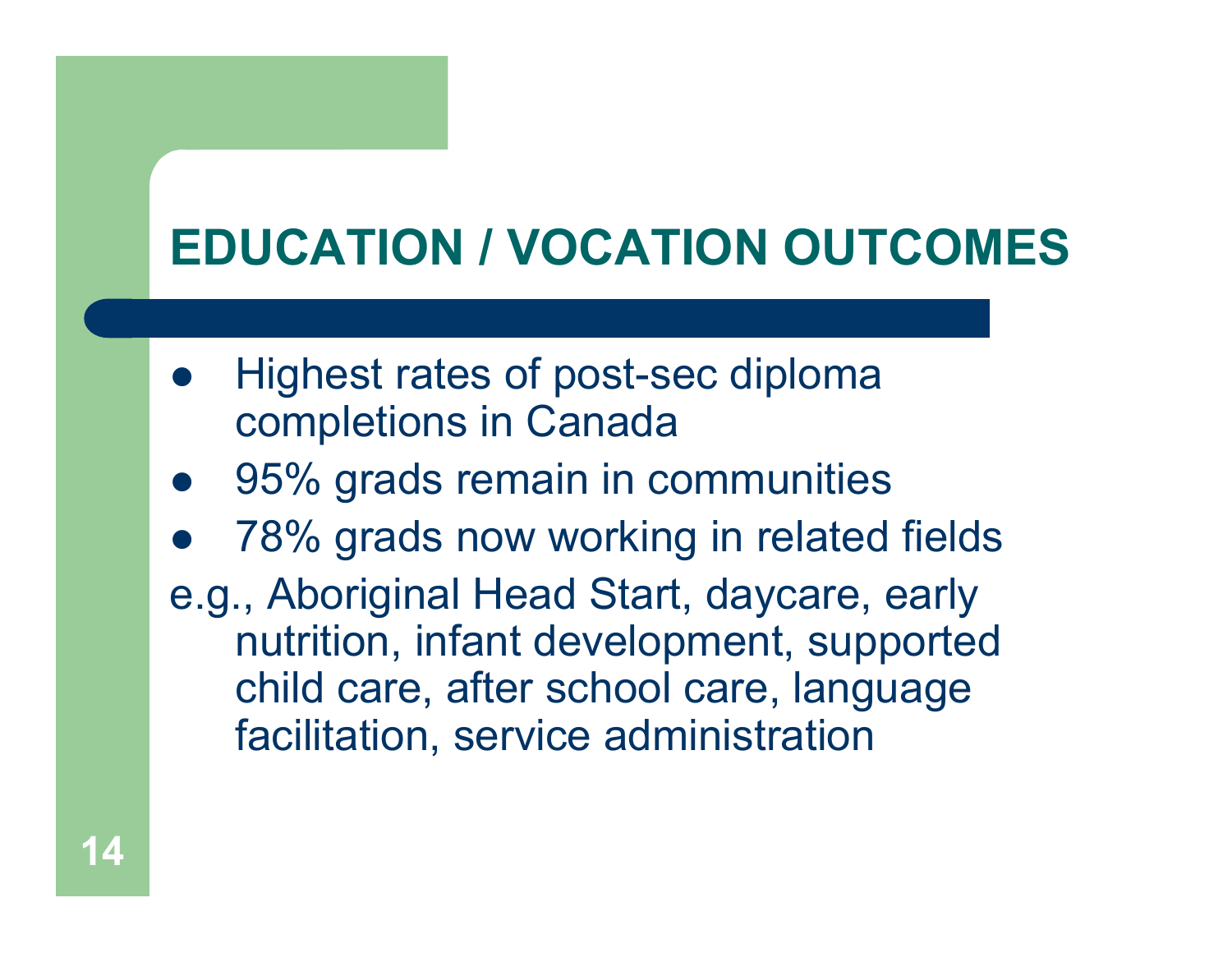# **OUTCOMES FOR ADULTS**

- **•** Education
- $\bullet$ Employment
- $\bullet$ **Healing**
- $\bullet$ Social supports
- Social inclusion
- $\bullet$ Cultural identity, knowledge, pride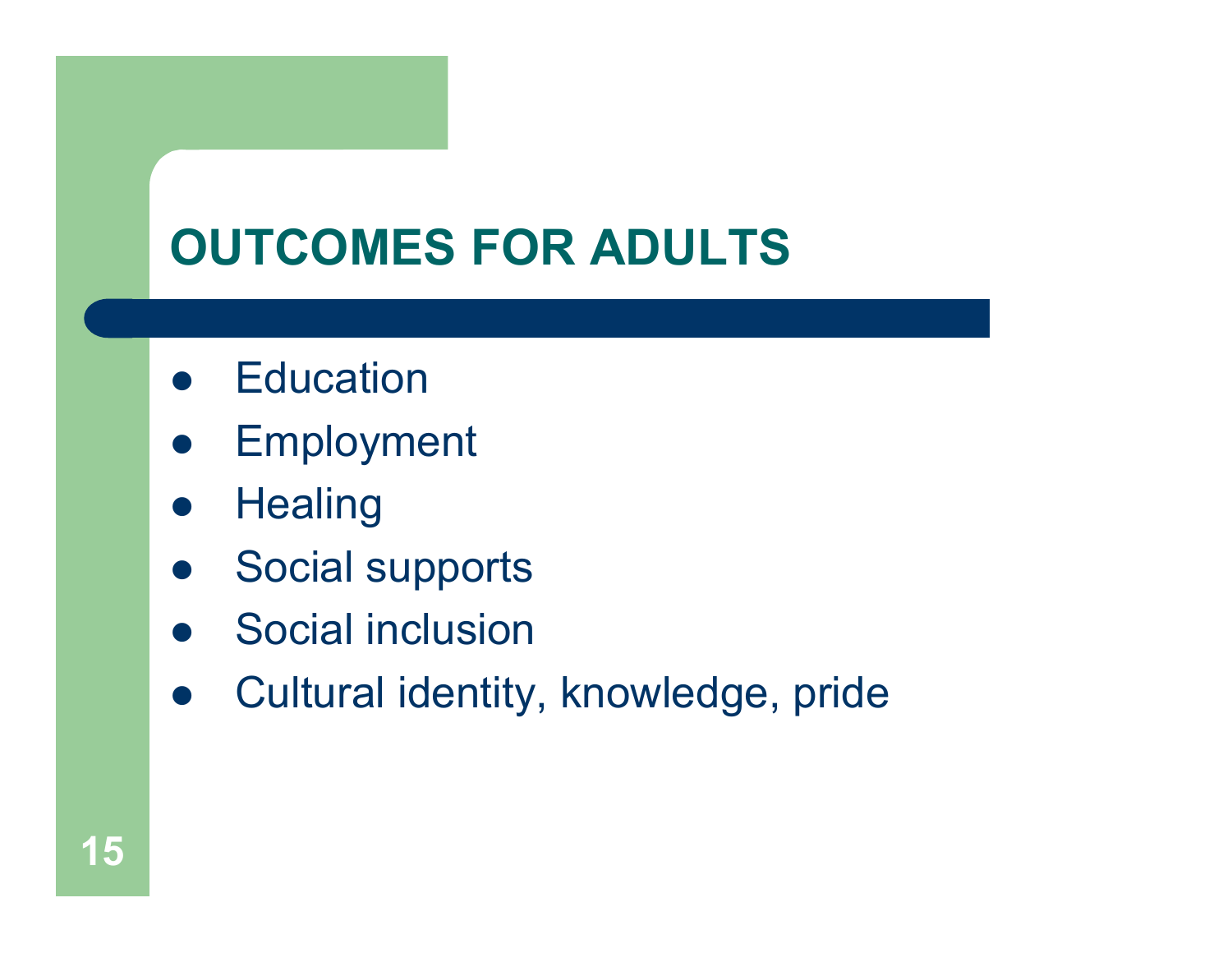# **OUTCOMES FOR CHILDREN**

- $\bullet$  ECD programs evolving as 'hubs' for multisectoral service centres
- $\bullet$  Daycare – safe environment, nutrition, 'socialization', pride, cultural language & literacy
- $\bullet$  Dental caries, Healthy babies, Immunization, Prenatal education & care, FASD, Nutrition, Early identification, Referrals, Coordinated, local access to purchased diagnostic services and specialized providers, child protection – keeping children safe & well in their own communities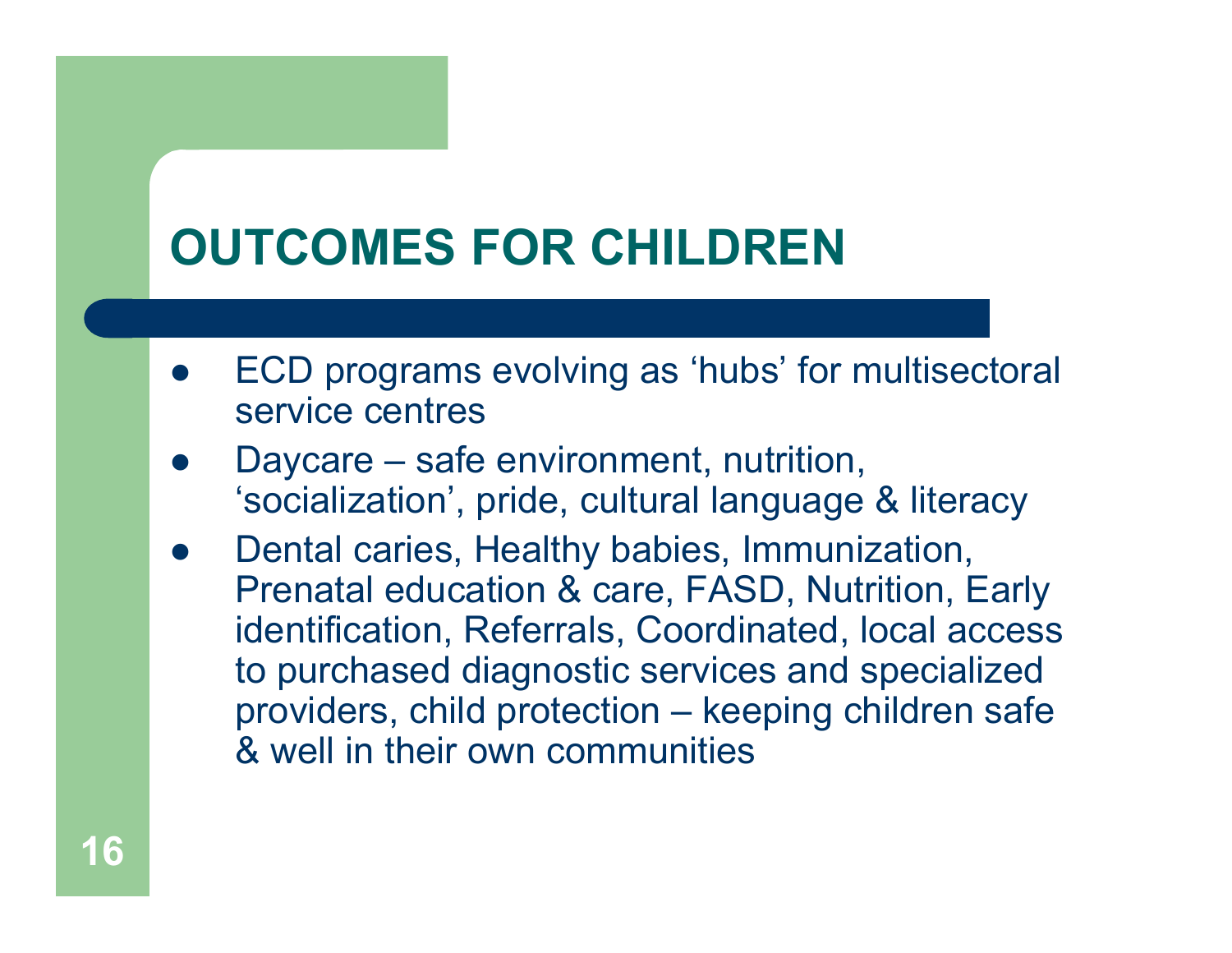## **LEARNING POINTS'Community-based, Community-paced'**

- $\bullet$ Priorities for community development
- $\bullet$  Tailored to culture, needs, goals, circumstances of community members
- $\bullet$ Values "Young Children Are Our Future"
- $\bullet$  Ownership, Control and Access (OCA) Increases success & sustainability
- $\bullet$ Indeterminate outcomes
- $\bullet$ Documentation & information sharing (univ role)
- $\bullet$ **Coalitions**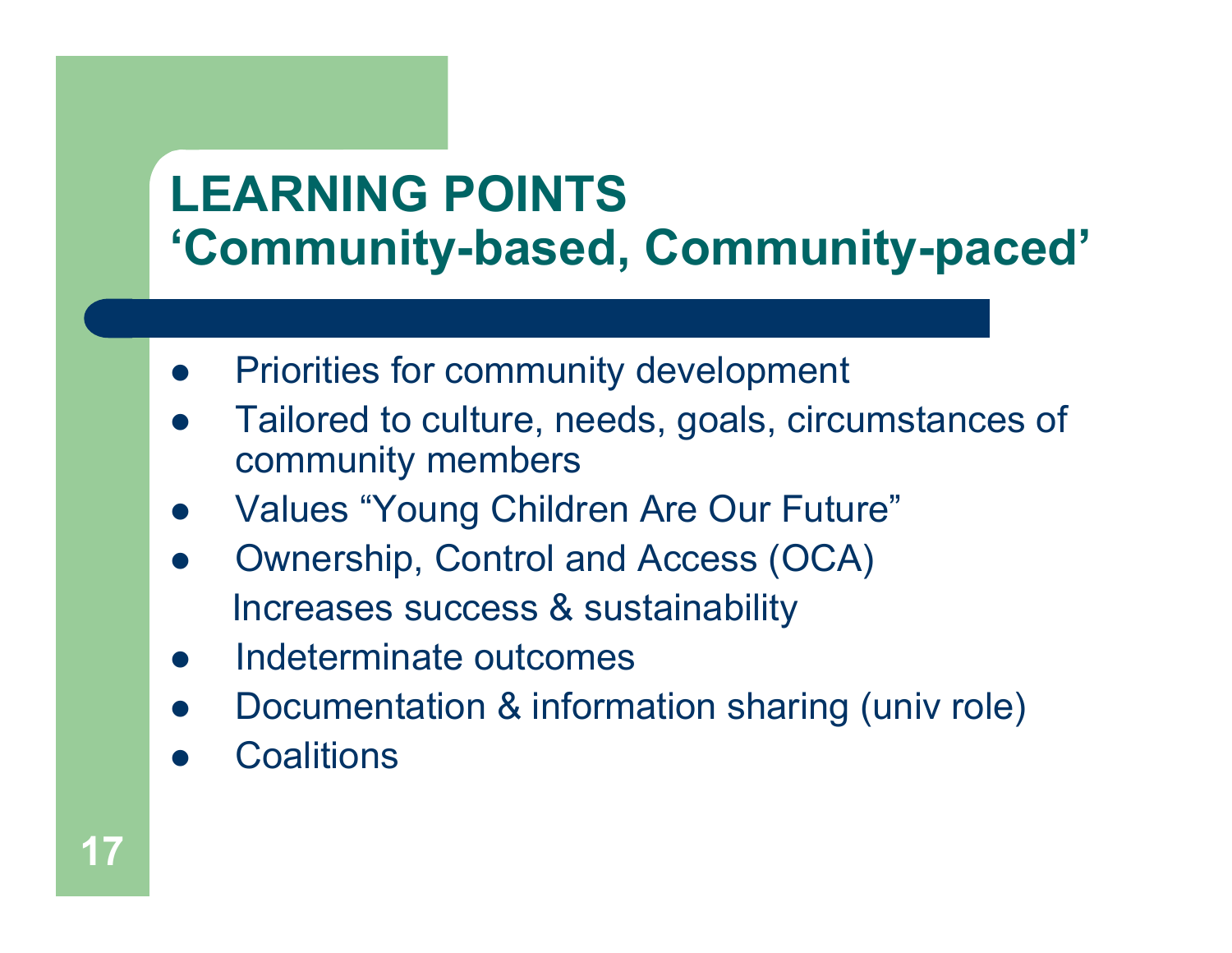## **Challenges**

- $\bullet$ Enormity of need, Specificity of conditions & goals
- $\bullet$  Jurisdictional ambiguities (dominos, no cloverleaf designs)
- $\bullet$ Fragmentation of services & funding
- $\bullet$ Instability of services & funding
- $\bullet$ Passing the buck
- $\bullet$ Mobility of populations
- $\bullet$  Requirement of already developed capacity & extensive commitment of time for planning, application, implementation, evaluation, accountability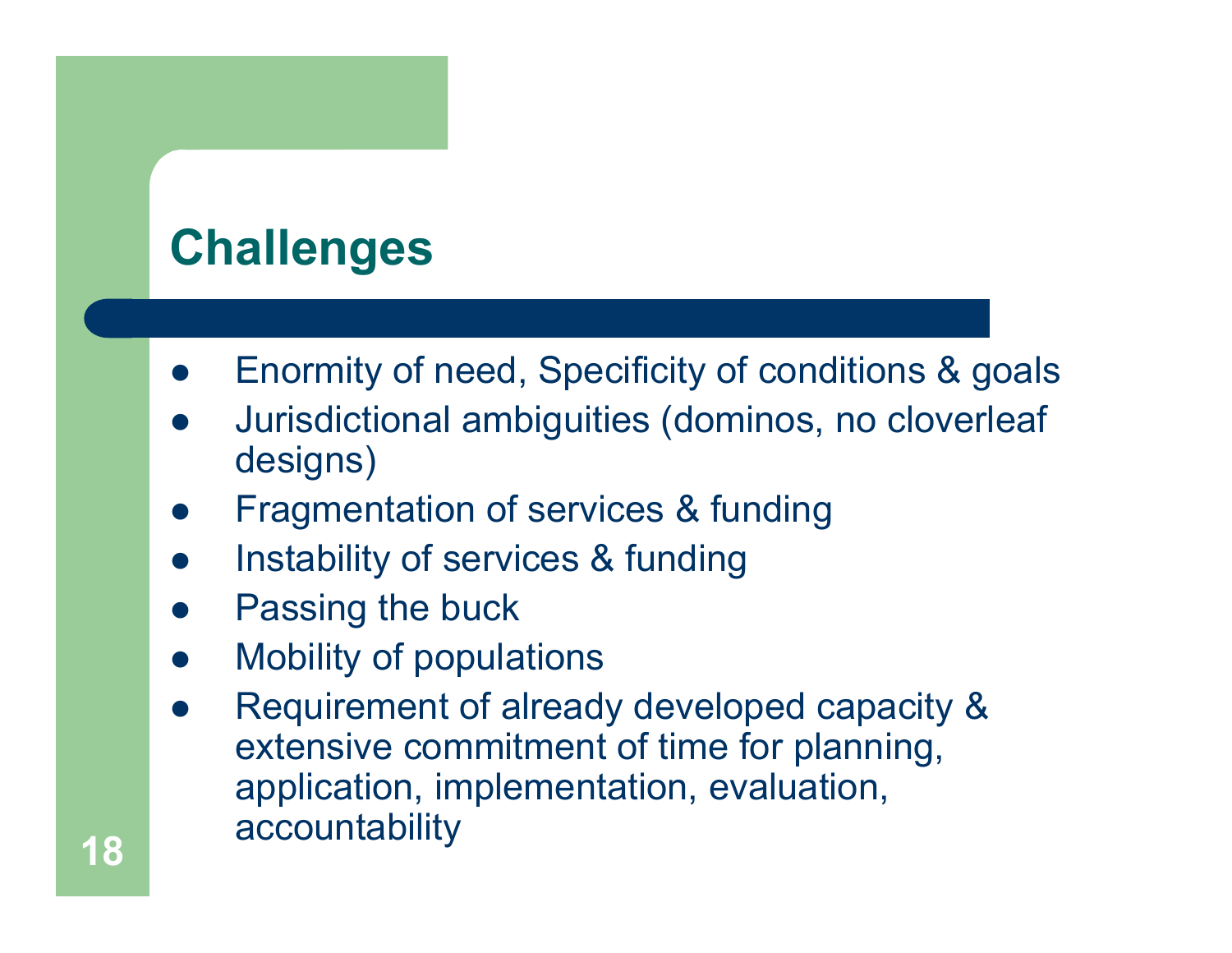# *Aboriginal Health Partnerships*

- $\bullet$  Consolidation of funds across jurisdictions intended to streamline access to funding
- $\bullet$ Multi-sectoral, integrated services
- $\bullet$ Beyond 'silos' – health, social serv, housing, envir.
- $\bullet$  Flexible, community-identifed priorities & service delivery approaches
- $\bullet$ Small & large scale demonstration projects
- $\bullet$ Transparency, accountability, evaluation
- $\bullet$ Funding based on readiness (who's ready?)
- $\bullet$ Training?
- $\bullet$ Per capita funding – are needs equal?

**19**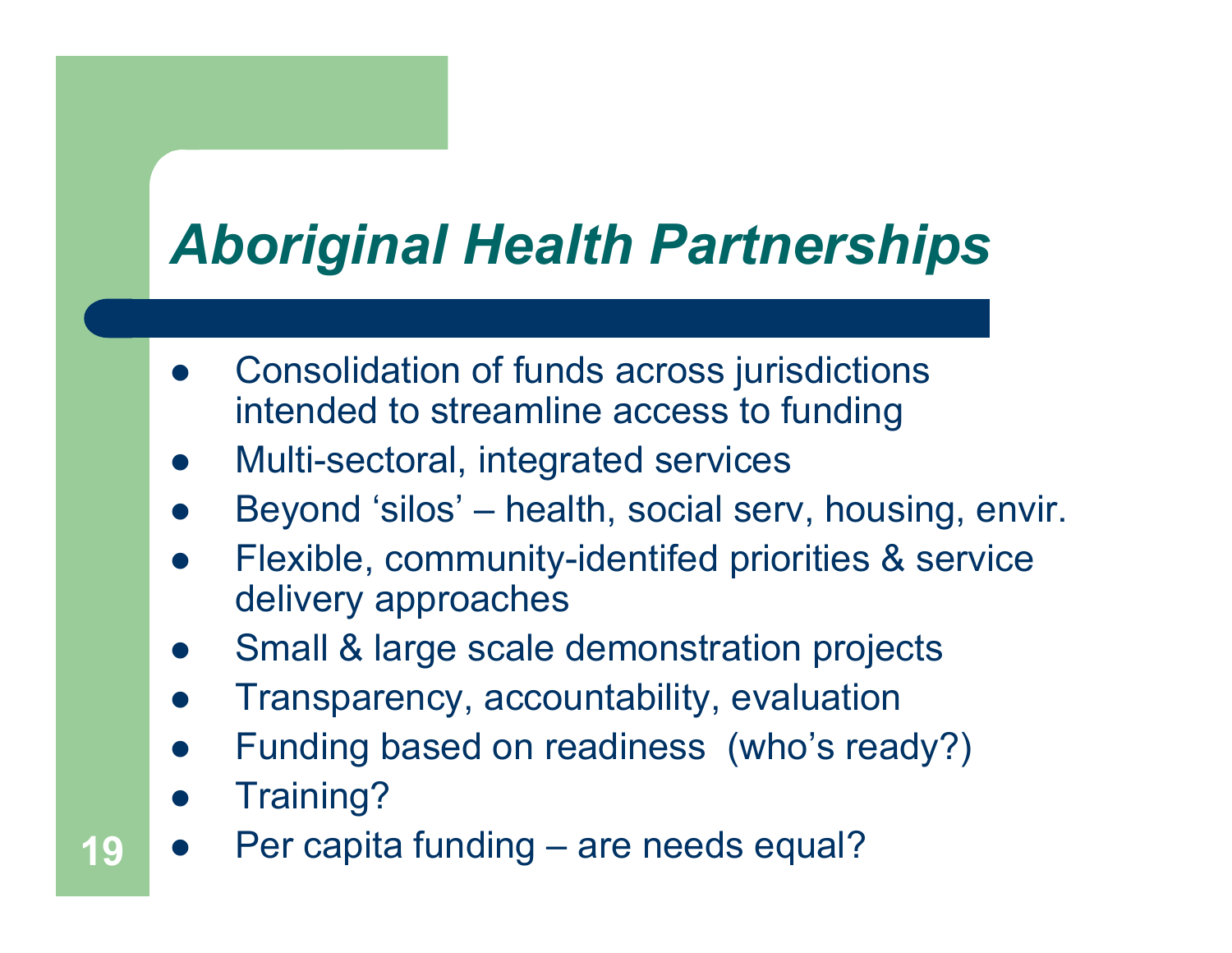#### **Issues Specific to Rural and Remote Communities**

- Lack of consensus on what "adequate" access should include.
- Focus on symptoms rather than cause.
- Need for effective linkages to urban centres.
- $\bullet$  Challenge of serving the smallest &remote communities.
- Urban approaches applied to rural communities.
- Lack of research.